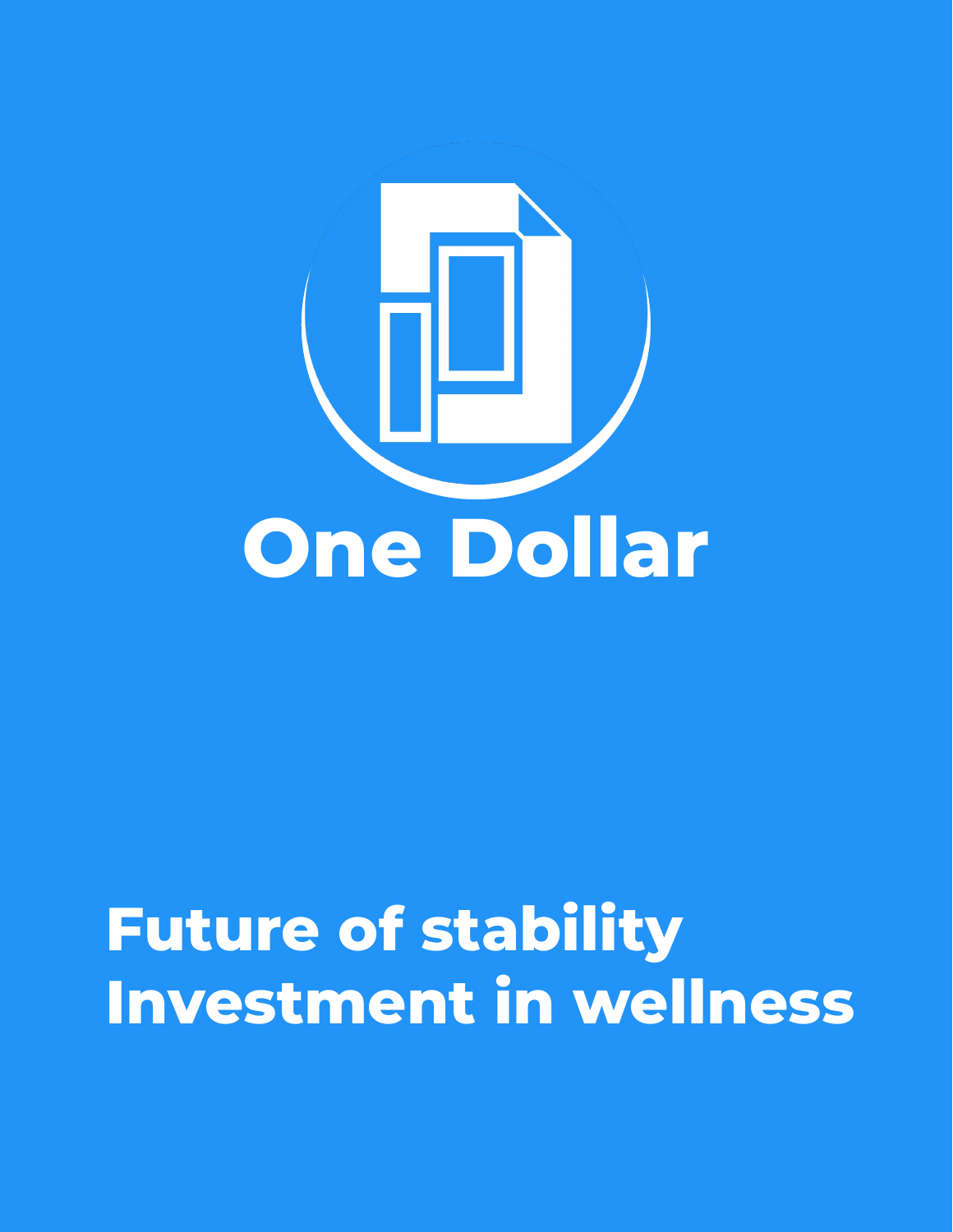

**Since 2017 we are experiencing a lot of not trustworthy tokens without any real use case**

**We believe most people investing in crypto because of the personal wealth. Everyone is scared to lose savings invested. ODL team decided to create a solution for both of these problems. Looking into team 10+ years IT related experience working with a different people around the world and successful launch of various projects we could say this is possible**

**ODL is more traditional market asset for a long-term investment as well as technologically up to date with much higher ROI**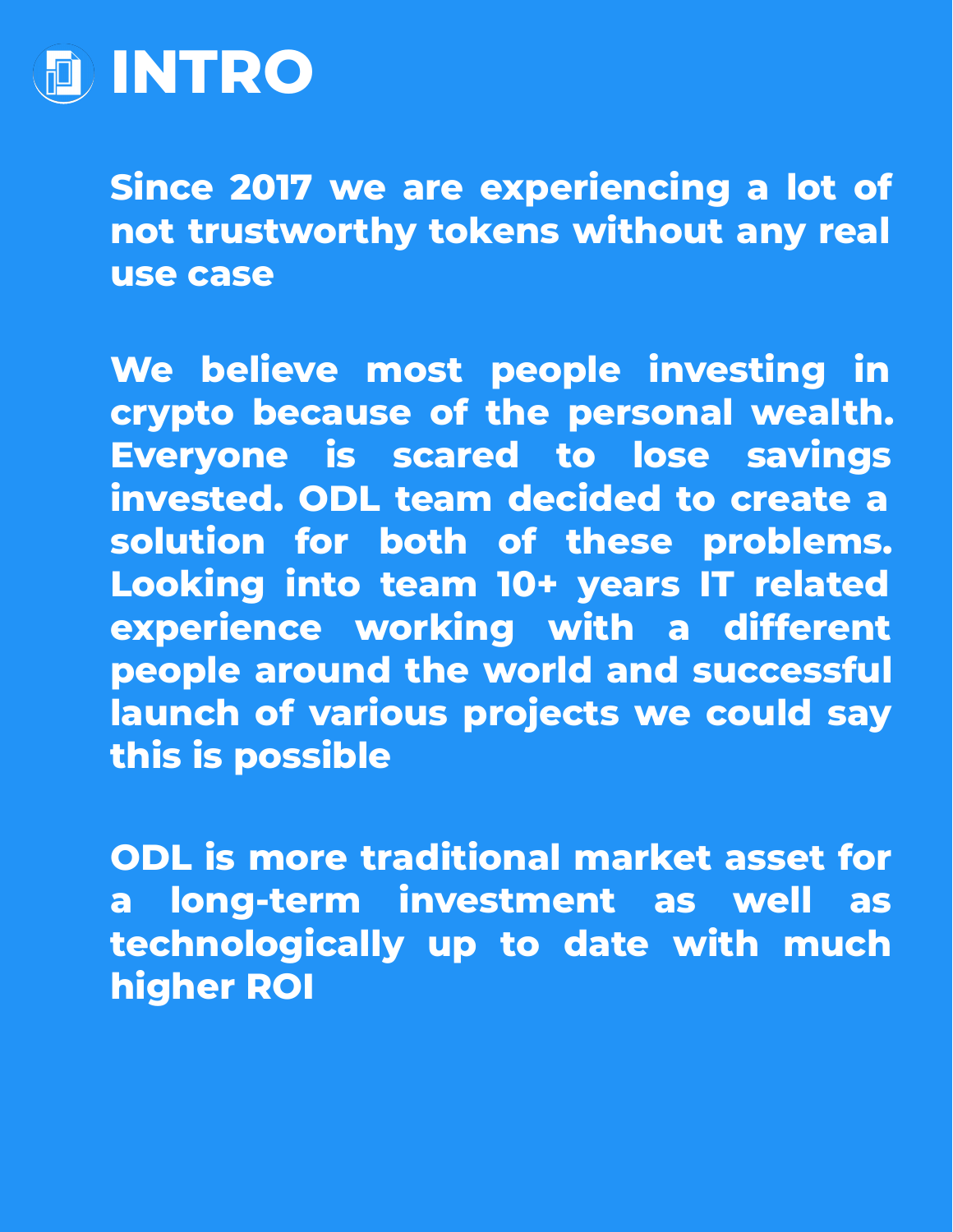## **TARGETS**

## **FAST TRACK PROFITS FOR HOLDERS**

**5% transaction distribution between holders makes ODL most profitable long term token on BSC network**

#### **COMMUNITY TRUST & WELLNESS**

**Our first priority is a wellness and trust of ODL holders. It's a long term project with a trusted team so each holder is important for us**

### **NON-SCAM EXPERIENCE**

**We hate scammers. Team guarantee safety of your founds**

## **ODL 1\$ RATE SOON**

**We love such targets and we believe you too. We have to work hard together with holders to achieve it**

#### **BASED ON COMMUNITY FEEDBACK**

**We love our holders and want to discuss any changes and future development with them**

## **FINTECH PRODUCTS**

**In order to evolve into enterprise project we have to create fintech products and partner with enterprises**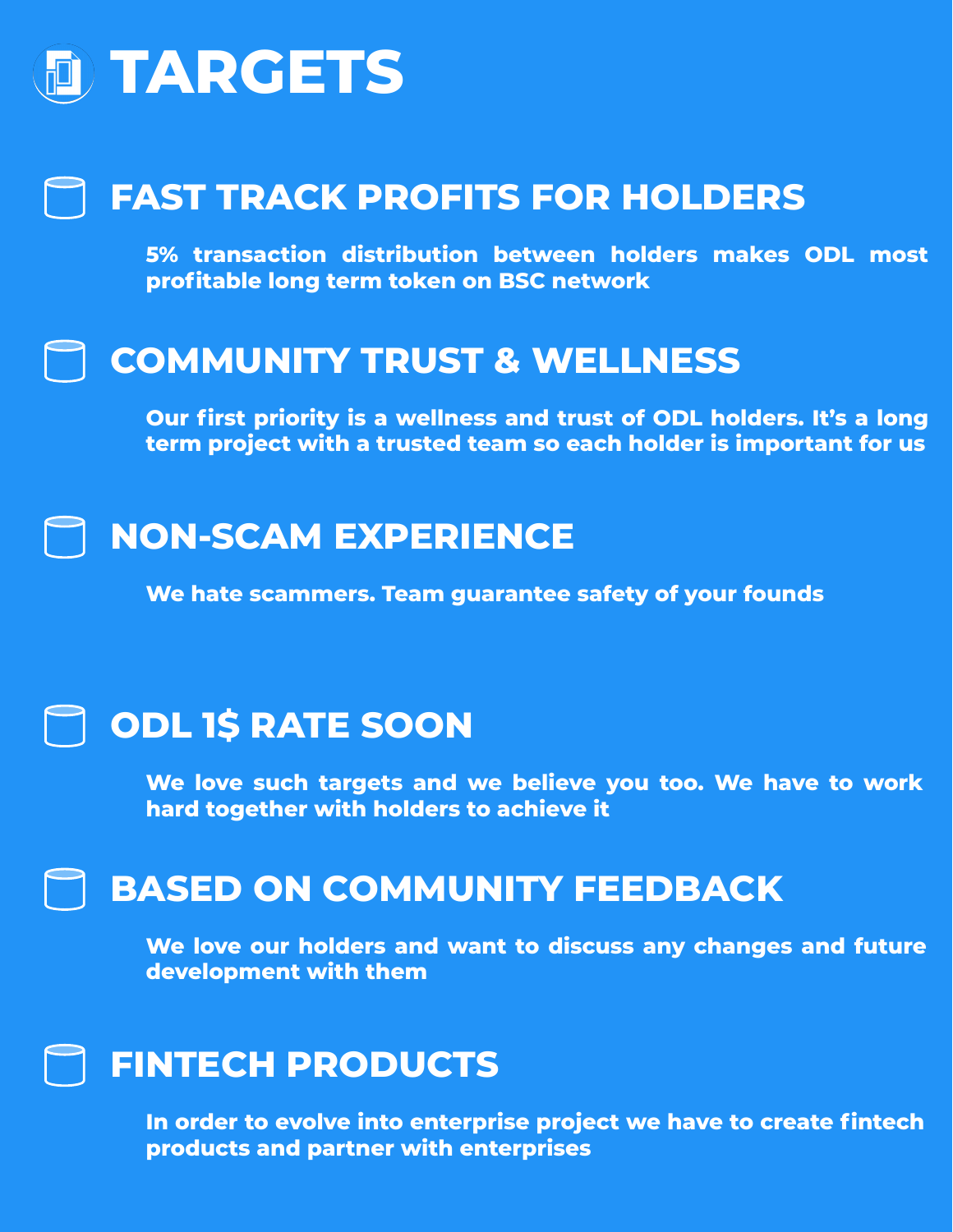



**Safety from any adjustment of tokenomics**

## **LP TOKENS DESTROYED**

**Safety from any rug or dump from the team side**



**Great token price stabilizer and smoothener**

## **10% LOCKED - TEAM**

**Required for future product development**

## **10% LOCKED - MARKETING & AIRDROPS**

**50% locked and 50% to be used for marketing and airdrops**